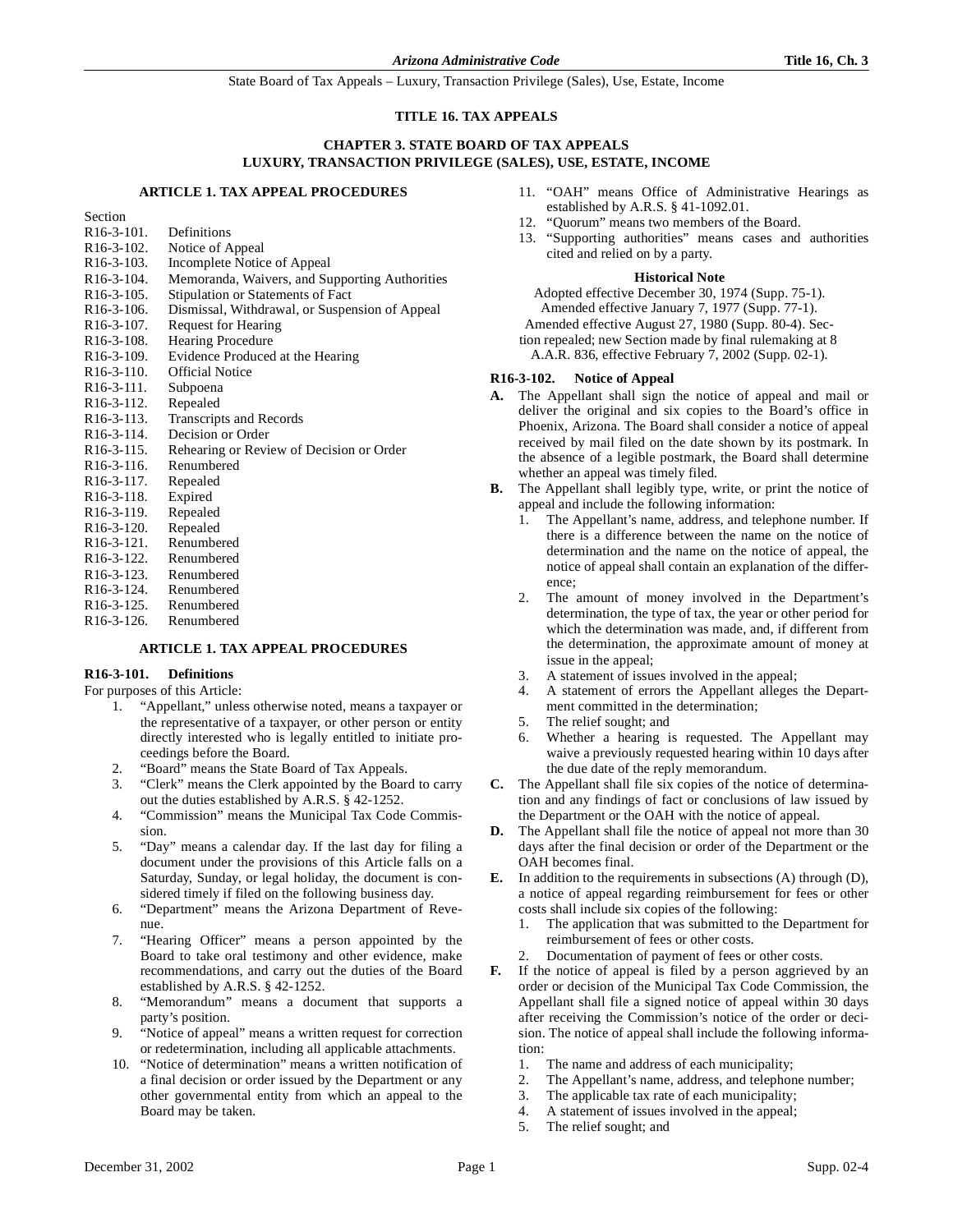- 6. Whether a hearing is requested.
- **G.** The Appellant shall submit six copies of any municipal ordinance involved in the appeal.

# **Historical Note**

Adopted effective December 30, 1974 (Supp. 75-1). Amended effective January 7, 1977 (Supp. 77-1). Amended effective August 27, 1980 (Supp. 80-4). Section repealed; new Section made by final rulemaking at 8 A.A.R. 836, effective February 7, 2002 (Supp. 02-1).

#### **R16-3-103. Incomplete Notice of Appeal**

- **A.** If the Appellant files a timely notice of appeal that is incomplete, the Clerk shall grant the Appellant 15 days to perfect the appeal.
- **B.** Upon written request, the Clerk shall grant the Appellant a reasonable extension of time to comply with the provisions of this Section for good cause shown.
- **C.** The Board may dismiss an appeal or exclude supplemental information for the Appellant's failure to act in a timely manner.

#### **Historical Note**

Adopted effective December 30, 1974 (Supp. 75-1). Amended effective January 7, 1977 (Supp. 77-1). Former Section R16-3-103 renumbered and amended as Section R16-3-111, former Section R16-3-105 renumbered and amended as Section R16-3-103 effective August 27, 1980 (Supp. 80-4). Section repealed; new Section made by final rulemaking at 8 A.A.R. 836, effective February 7, 2002 (Supp. 02-1).

#### **R16-3-104. Memoranda, Waivers, and Supporting Authorities**

- **A.** Each party shall file an original and six copies of any memoranda filed with the Board. The Board shall provide a copy to the opposing party.
- **B.** A party may waive in writing the right to file a memorandum any time before the memorandum is due.
- **C.** The Appellant shall file a memorandum of not more than 15 pages that addresses the facts and law in support of the appeal within 20 days after filing the notice of appeal.
- **D.** The Department shall file a response memorandum of not more than 15 pages within 20 days after receiving the Appellant's memorandum or waiver.
- **E.** The Appellant may file a reply memorandum of not more than 10 pages within 15 days after receiving the Department's memorandum. The Appellant's reply memorandum shall only address the issues of law or fact raised in the Department's memorandum.
- **F.** Each party shall file six copies of cited supporting authorities at the time the party files a memorandum.
- **G.** Upon written request, the Board may grant a reasonable extension of time for filing a memoranda upon good cause shown.

# **Historical Note**

Adopted effective December 30, 1974 (Supp. 75-1). Amended effective January 7, 1977 (Supp. 77-1). Former Section R16-3-104 renumbered and amended as Section R16-3-112, former Sections R16-3-106 and R16-3-107 renumbered and amended as Section R16-3-104 effective August 27, 1980 (Supp. 80-4). Section repealed; new Section made by final rulemaking at 8 A.A.R. 836, effective February 7, 2002 (Supp. 02-1).

# **R16-3-105. Stipulation or Statements of Fact**

At the Board's request, the parties shall file a stipulation or separate statements of fact with any supporting affidavits or exhibits, listing the facts upon which they agree, the facts that are in dispute, and the reasons for the dispute. If there are no facts in dispute, this should be stated in the stipulation or statements.

#### **Historical Note**

Adopted effective December 30, 1974 (Supp. 75-1). Former Section R16-2-105 repealed, new Section R16-3-

105 adopted effective January 7, 1977 (Supp. 77-1). Former Section R16-3-105 renumbered and amended as

Section R16-3-103, former Section R16-3-108 renumbered and amended as Section R16-3-105 effective August 27, 1980 (Supp. 80-4). Section repealed; new Section made by final rulemaking at 8 A.A.R. 836, effective February 7, 2002 (Supp. 02-1).

# **R16-3-106. Dismissal, Withdrawal, or Suspension of Appeal**

- **A.** If the Board lacks jurisdiction regarding an appeal, the Board shall dismiss the appeal on its own motion or on motion by the Department.
- **B.** The Appellant may withdraw an appeal upon written notification to the Board or by the parties' written stipulation at any time before the Board issues its decision.
- **C.** The Board may suspend proceedings for a reasonable period of time at the written request of either party, the written stipulation of the parties, or its own discretion.

#### **Historical Note**

Adopted effective December 30, 1974 (Supp. 75-1). Former Section R16-3-106 repealed, new Section R16-3- 106 adopted effective January 7, 1977 (Supp. 77-1). Former Section R16-3-106 renumbered and amended as Section R16-3-104, former Section R16-3-109 renumbered and amended as Section R16-3-106 effective August 27, 1980 (Supp. 80-4). Section repealed; new Section made by final rulemaking at 8 A.A.R. 836, effective February 7, 2002 (Supp. 02-1).

# **R16-3-107. Request for Hearing**

- **A.** The Board shall schedule a hearing at the written request of either party. Either party may waive appearance, in writing, at least 10 days before the hearing.
- **B.** A hearing officer or one or more members of the Board shall hold the hearing, taking testimony and other evidence.
- **C.** The Board shall send a written notice to the parties of the date, time, and location of the hearing at least 20 days before the hearing. The Board shall ordinarily schedule one hour hearings. Upon written request, and after consideration of the hearing schedule, the Board may grant a party additional time for the hearing if the request is filed with the Clerk within 10 days after the due date of the reply memorandum,
- **D.** The Board may postpone, continue, or cancel a hearing for good cause upon the written request of either party if the request is submitted at least 10 days before the hearing.
- **E.** If a hearing is not requested, the Board shall consider the appeal submitted for decision based on the record.

# **Historical Note**

Adopted effective December 30, 1974 (Supp. 75-1). Amended effective January 7, 1977 (Supp. 77-1). Former Section R16-3-107 renumbered and amended as Section R16-3-104, former Section R16-3-110 renumbered and amended as Section R16-3-107 effective August 27, 1980 (Supp. 80-4). Section repealed; new Section made by final rulemaking at 8 A.A.R. 836, effective February 7, 2002 (Supp. 02-1).

# **R16-3-108. Hearing Procedure**

**A.** A hearing shall ordinarily proceed in the following manner: 1. The Appellant may make an opening statement.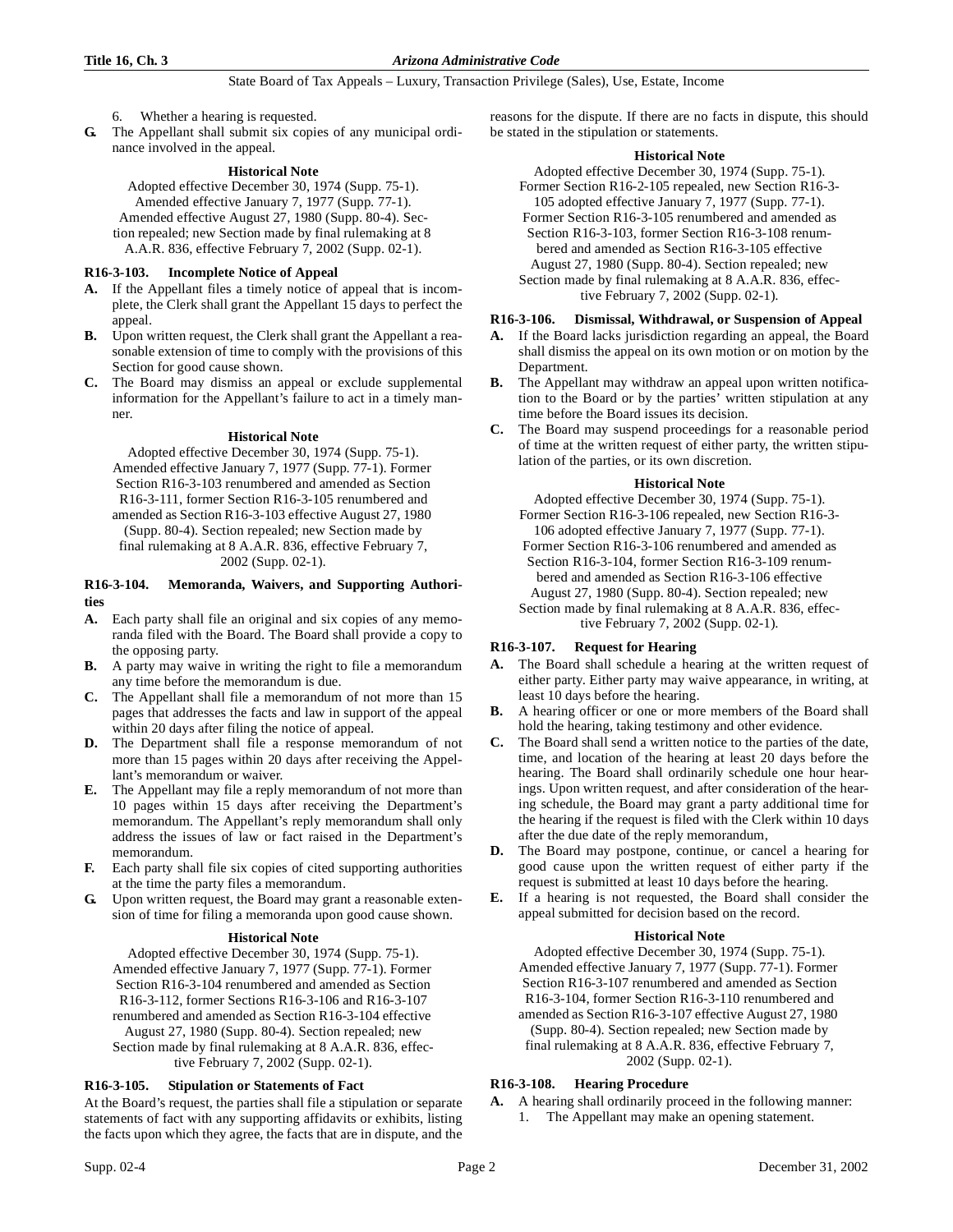- 2. The Department may make an opening statement or reserve its opening statement until the close of the Appellant's case.
- 3. The Appellant shall state its position and present its arguments and evidence.
- The Department may make a previously-reserved opening statement, state its position, and present its arguments and evidence.
- 5. The Appellant may make a closing statement, presenting final arguments.
- 6. The Department may make a closing statement, presenting final arguments.
- 7. The Appellant may reply to the Department's closing statement or final arguments.
- **B.** The Board may direct a party to submit an additional memorandum or information within a reasonable period of time. The Board shall grant the opposing party a reasonable period of time to respond to the additional memorandum or information.
- **C.** The Board may recess or continue a hearing for good cause.

#### **Historical Note**

Adopted effective December 30, 1974 (Supp. 75-1). Former Section R16-3-108 repealed, new Section R16-3- 108 adopted effective January 7, 1977 (Supp. 77-1). Former Section R16-3-108 renumbered and amended as Section R16-3-105, former Section R16-3-124 renumbered and amended as Section R16-3-108 effective August 27, 1980 (Supp. 80-4). Section repealed; new Section made by final rulemaking at 8 A.A.R. 836, effective February 7, 2002 (Supp. 02-1).

#### **R16-3-109. Evidence Produced at the Hearing**

- **A.** The Board shall accept oral evidence only upon oath or affirmation.
- **B.** Each party may call and examine witnesses, introduce exhibits, and cross-examine witnesses on any matter relevant to the appeal. The presiding officer at the hearing may call a party, or any other person who is present, to testify under oath or affirmation. The presiding officer and any member of the Board or its staff may question witnesses.
- **C.** The Board may admit any relevant evidence, including affidavits and forms of hearsay evidence. The Board shall be liberal in admitting evidence but shall consider objections to the admission and comments on the weakness of evidence in assigning weight to the evidence.
- **D.** The Board may admit carbon copies, photocopies, or copies made by similar procedures in place of original documents upon a showing of authenticity and proper foundation.
- **E.** A party may substitute an exact legible copy for an exhibit upon written request if the request is submitted to the Board within 10 days after the hearing.

#### **Historical Note**

Adopted effective December 30, 1974 (Supp. 75-1). Amended effective January 7, 1977 (Supp. 77-1). Former Section R16-3-109 renumbered and amended as Section R16-3-106, former Section R16-3-114 renumbered and amended as Section R16-3-109 effective August 27, 1980 (Supp. 80-4). Section repealed; new Section made by final rulemaking at 8 A.A.R. 836, effective February 7, 2002 (Supp. 02-1).

#### **R16-3-110. Official Notice**

- **A.** The Board may take official notice of the following without the production of additional evidence:
	- 1. Records maintained by the Board.
- 2. Tax returns filed with the Department for or on behalf of the Appellant or any affiliated company and related records on file with the Department.
- 3. Any fact that may be judicially noticed by the courts of this state.
- **B.** The parties may, refute any matters officially noticed at any time before the Board's decision or order becomes final.

#### **Historical Note**

Adopted effective December 30, 1974 (Supp. 75-1). Former Section R16-3-110 repealed, new Section R16-3-

110 adopted effective January 7, 1977 (Supp. 77-1). Former Section R16-3-110 renumbered and amended as

Section R16-3-107, former Section R16-3-115 renumbered and amended as Section R16-3-110 effective

August 27, 1980 (Supp. 80-4). Former Section R16-3-110

repealed; new Section R16-3-110 renumbered from R16-

3-116 and amended by final rulemaking at 8 A.A.R. 836, effective February 7, 2002 (Supp. 02-1).

#### **R16-3-111. Subpoena**

The Board may, at its discretion or upon written request submitted by a party at least 15 days before a hearing, issue subpoenas for the attendance of witnesses or the production of books, records, documents, or other evidence that is not confidential or privileged. A subpoena shall be served on behalf of and at the expense of the party requesting its issuance.

#### **Historical Note**

Adopted effective December 30, 1974 (Supp. 75-1). Amended effective January 7, 1977 (Supp. 77-1). Former Section R16-3-111 renumbered and amended as Section R16-3-114, former Section R16-3-103 renumbered and amended as Section R16-3-111 effective August 27, 1980 (Supp. 80-4). Section repealed; new Section made by final rulemaking at 8 A.A.R. 836, effective February 7, 2002 (Supp. 02-1).

# **R16-3-112. Repealed**

# **Historical Note**

Adopted effective December 30, 1974 (Supp. 75-1). Amended effective January 7, 1977 (Supp. 77-1). Former Section R16-3-112 repealed, former Section R16-3-104 renumbered and amended as Section R16-3-112 effective August 27, 1980 (Supp. 80-4). Section repealed by final rulemaking at 8 A.A.R. 836, effective February 7, 2002 (Supp. 02-1).

#### **R16-3-113. Transcripts and Records**

- **A.** The hearing before the Board shall be transcribed upon written request submitted by a party to the Board at least five days before the hearing. The transcript shall be prepared at the expense of the requesting party.
- **B.** A person shall not remove the records of the Board from its office for use as evidence or for other purposes. The Board shall provide certified copies of records as required under A.R.S. Title 39, Chapter 1.

#### **Historical Note**

Adopted effective December 30, 1974 (Supp. 75-1). Amended effective January 7, 1977 (Supp. 77-1). Former Section R16-3-113 amended and former Section R16-3-

123 renumbered and amended as Section R16-3-113 effective August 27, 1980 (Supp. 80-4). Section repealed;

new Section made by final rulemaking at 8 A.A.R. 836, effective February 7, 2002 (Supp. 02-1).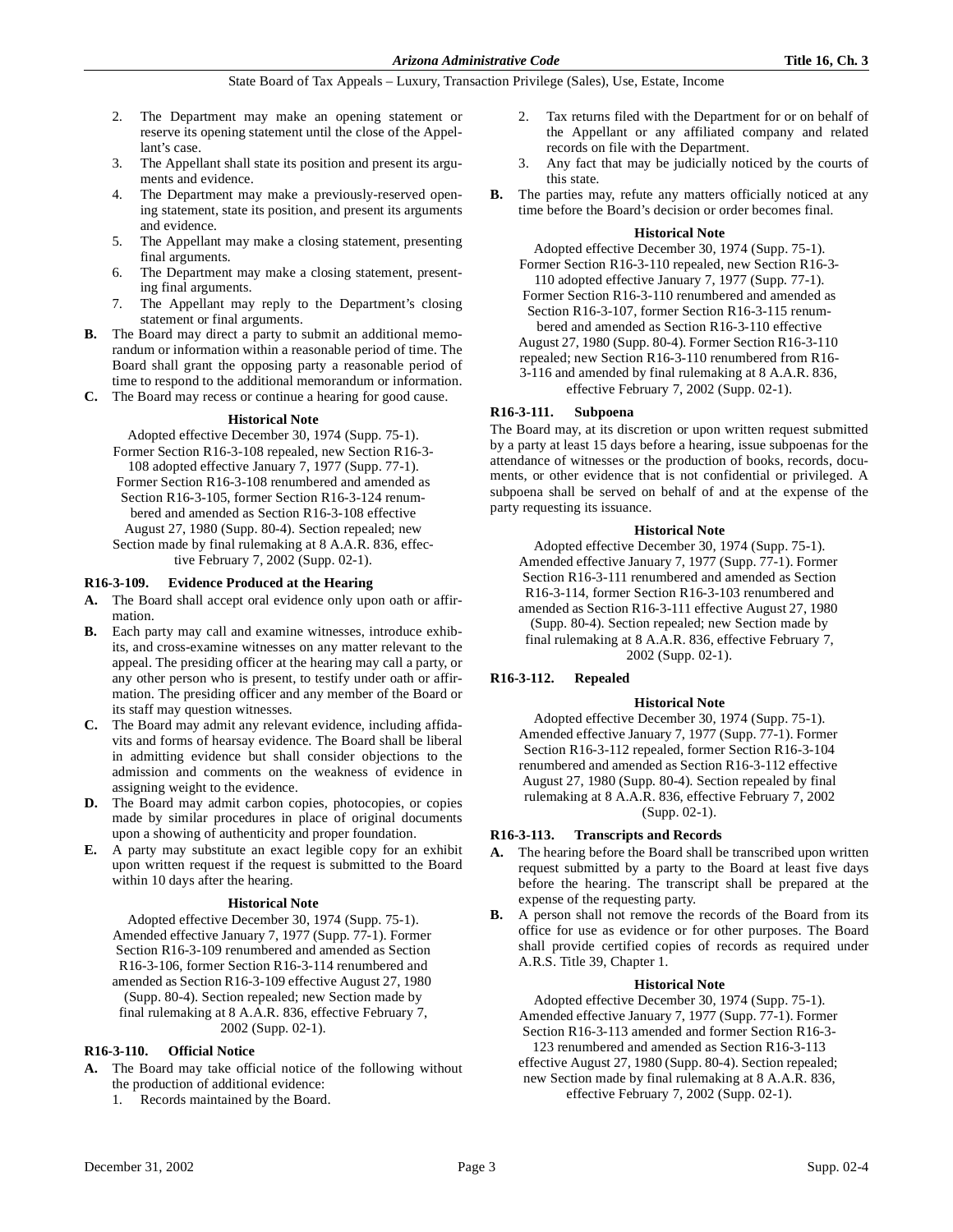#### **R16-3-114. Decision or Order**

- **A.** If a quorum of the Board agrees on a decision or order, the Board shall issue the decision or order.
- **B.** The Board shall issue all decisions or orders in writing and shall include separately-stated findings of fact and conclusions of law.
- **C.** The Board shall mail, return receipt requested, or hand deliver a decision or order to the parties.
- **D.** Except in the case of a tax dispute between municipalities, a decision or order is final 30 days after the Appellant receives it unless an aggrieved party files a motion for rehearing or review within 15 days after receipt.
- **E.** In a dispute between municipalities, a decision or order is final on the date of receipt by the party. An aggrieved party has 30 days to appeal the decision or order of dismissal to the tax court.

# **Historical Note**

Adopted effective December 30, 1974 (Supp. 75-1). Amended effective January 7, 1977 (Supp. 77-1). Former Section R16-3-114 renumbered and amended as Section R16-3-109, former Section R16-3-111 renumbered and amended as Section R16-3-114 effective August 27, 1980 (Supp. 80-4). Section repealed; new Section made by final rulemaking at 8 A.A.R. 836, effective February 7, 2002 (Supp. 02-1).

# **R16-3-115. Rehearing or Review of Decision or Order**

- **A.** The Board may grant a rehearing or review of a decision or order based on a motion by an aggrieved party, or at its own discretion, for any of the following reasons:
	- 1. The findings of fact, conclusions of law, order, or decision are not supported by the evidence or are contrary to law.
	- 2. The party seeking review was deprived of a fair hearing due to irregularity in the proceedings, abuse of discretion, or misconduct of the prevailing party.
	- 3. Accident or surprise which could not have been prevented by ordinary prudence.
	- 4. Material evidence, newly discovered, which with reasonable diligence could not have been discovered and produced at the hearing.
	- 5. Error in admission or rejection of evidence, or other errors of law occurring at the hearing or during the progress of the action.
	- The decision is the result of passion, bias or prejudice.
- **B.** Enforcement of a decision of the Board is stayed pending a determination on the motion for rehearing or review. If a motion for rehearing or review is denied, the stay is automatically lifted. The decision becomes final 30 days after the Appellant is notified of the Board's action on the motion for rehearing or review.
- **C.** The aggrieved party shall ensure that the motion for a rehearing or review is in writing and specifies the grounds upon which the motion is based. The aggrieved party may amend the motion at any time before the Board rules on it.
- **D.** If the Board desires a response to the motion for rehearing or review from the opposing party, the Board shall notify the opposing party in writing and allow a reasonable period of time for preparation and filing of the response.
- **E.** After granting a motion for rehearing or review, the Board may take additional testimony, amend findings of fact or conclusions of law, or make new findings or conclusions, and issue a new decision, depending on the particular circumstances of the appeal

# **Historical Note**

Adopted effective December 30, 1974 (Supp. 75-1).

# **R16-3-116. Renumbered**

#### **Historical Note**

Adopted effective December 30, 1974 (Supp. 75-1). Amended effective January 7, 1977 (Supp. 77-1). Former Section R16-3-116 renumbered and amended as Section R16-3-115, former Section R16-3-118 renumbered and amended as Section R16-3-116 effective August 27, 1980 (Supp. 80-4). Section R16-3-116 renumbered to R16-3- 110 by final rulemaking at 8 A.A.R. 836, effective February 7, 2002 (Supp. 02-1).

# **R16-3-117. Repealed**

# **Historical Note**

Adopted effective December 30, 1974 (Supp. 75-1). Former Section R16-3-117 renumbered and amended as Section R16-3-115, former Section R16-3-119 renumbered and amended as R16-3-117 effective August 27, 1980 (Supp. 80-4). Section repealed by final rulemaking at 8 A.A.R. 836, effective February 7, 2002 (Supp. 02-1).

# **R16-3-118. Expired**

#### **Historical Note**

Adopted effective December 30, 1974 (Supp. 75-1). Amended effective January 7, 1977 (Supp. 77-1). Former Section R16-3-118 renumbered and amended as Section R16-3-116, former Section R16-3-120 renumbered and amended as Section R16-3-118 effective August 27, 1980 (Supp. 80-4). Section expired under A.R.S. § 41-1056(E) at 8 A.A.R. 4591, effective August 31, 2002 (Supp. 02-4).

# **R16-3-119. Repealed**

# **Historical Note**

Adopted effective December 30, 1974 Supp. 75-1). Amended effective January 7, 1977 (Supp. 77-1). Former Section R16-3-119 renumbered and amended as Section R16-3-117, former Sections R16-3-121 and R16-3-122 renumbered and amended as Section R16-3-119 effective August 27, 1980 (Supp. 80-4). Section repealed by final rulemaking at 8 A.A.R. 836, effective February 7, 2002 (Supp. 02-1).

# **R16-3-120. Repealed**

# **Historical Note**

Adopted effective December 30, 1974 (Supp. 75-1). Amended effective January 7, 1977 (Supp. 77-1). Former Section R16-3-120 renumbered and amended as Section R16-3-118, former Section R16-3-125 renumbered and amended as Section R16-3-120 effective August 27, 1980 (Supp. 80-4). Section repealed by final rulemaking at 8 A.A.R. 836, effective February 7, 2002 (Supp. 02-1).

# **R16-3-121. Renumbered**

# **Historical Note**

Adopted effective December 30, 1974 (Supp. 75-1). Amended effective January 7, 1977 (Supp. 77-1). Former Section R16-3-121 renumbered and amended as Section R16-3-119, former Section R16-3-126 renumbered and